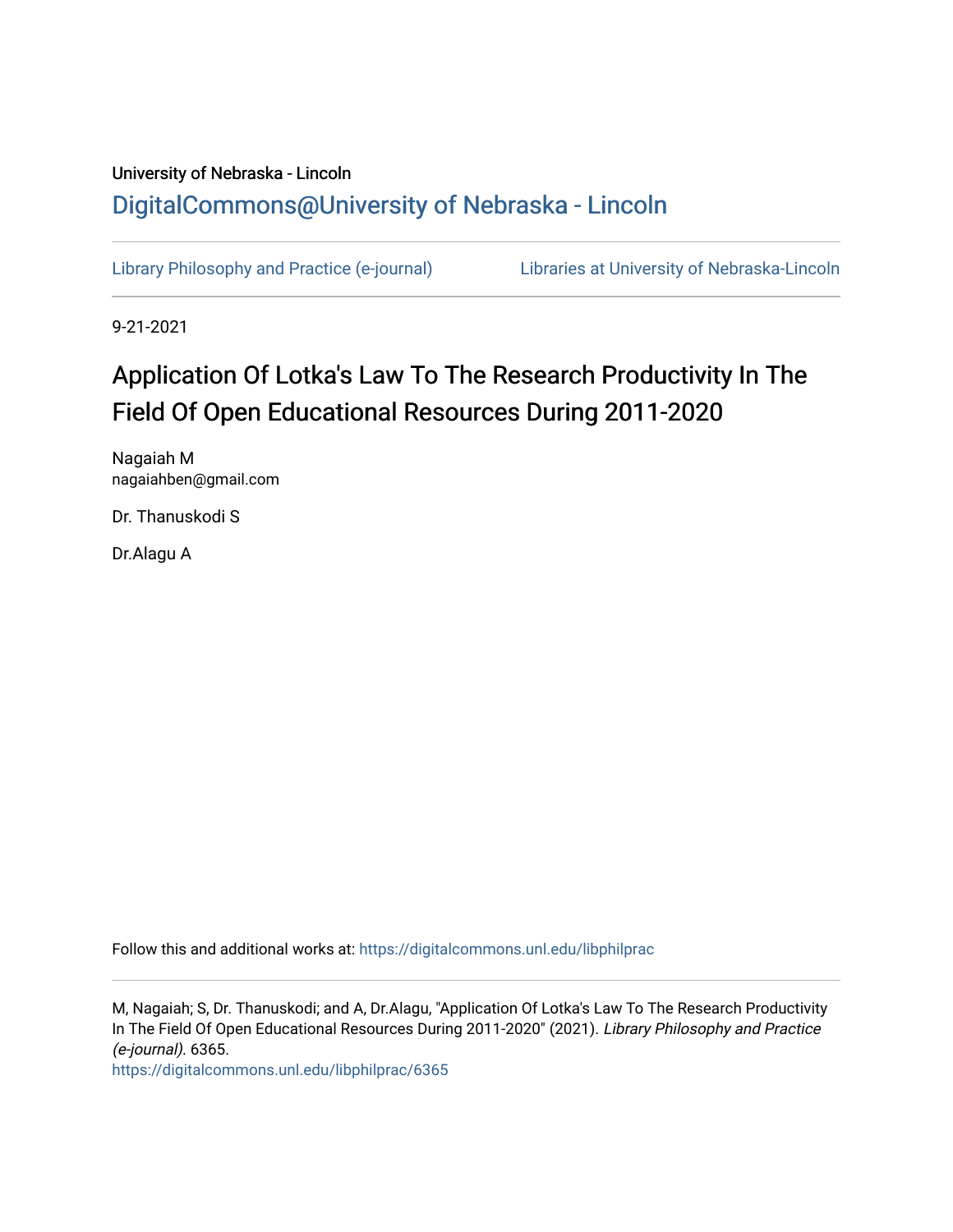### **Application of Lotka's Law to the Research Productivity in the field of Open Educational Resources during 2011-2020**

### **Nagaiah M**

Research Assistant/ Research Scholar Department Library and Information Science Alagappa University, Karaikudi, 630 003. E.mail: [nagaiahben@gmail.com](mailto:nagaiahben@gmail.com)

#### **Dr. Thanuskodi S**

Head of the Department Department Library and Information Science Alagappa University, Karaikudi, 630 003. Email: [thanuskodi\\_s@yahoo.com](mailto:thanuskodi_s@yahoo.com)

### **Dr. A. Alagu**

Teaching Assistant Department of Library & Information Science Alagappa University, Karaikudi, 630 003. E.mail: [alagubharathilis@gmail.com](mailto:alagubharathilis@gmail.com)

### **Abstract**

This article reveals the scientific productivity of authors in the field of open education resources literature and the applicability of Lotka's law in the literature of open education resources for a given data set. Data was retrieved from the WoS database for this study, and a total of 5075 documents were published by 1126 authors in 2011-2020.Goodness of fit test - Kolmogorov-Smirnov (K-S) test was also used to measure the practicability of Lotka's law in the field of OER open educational resources. The productivity distribution does not fit when Lotka's law is used applied in generalized form and in its original form in the data set. This confirms that Lotka's law doesn't fit to the literature of open educational resources (OER).

**Keywords:** Lotka's Law, Kolmogorov – Smirnov (K-S) test, data analysis, scientific productivity, Open Educational Resources.

#### **Introduction**

This study carry out the perspective of Open Educational Resource research using Bibliometrics analytics indicators, then classifies open educational resources research with text mining techniques, and creates evolutionary trends in open educational resource research. "The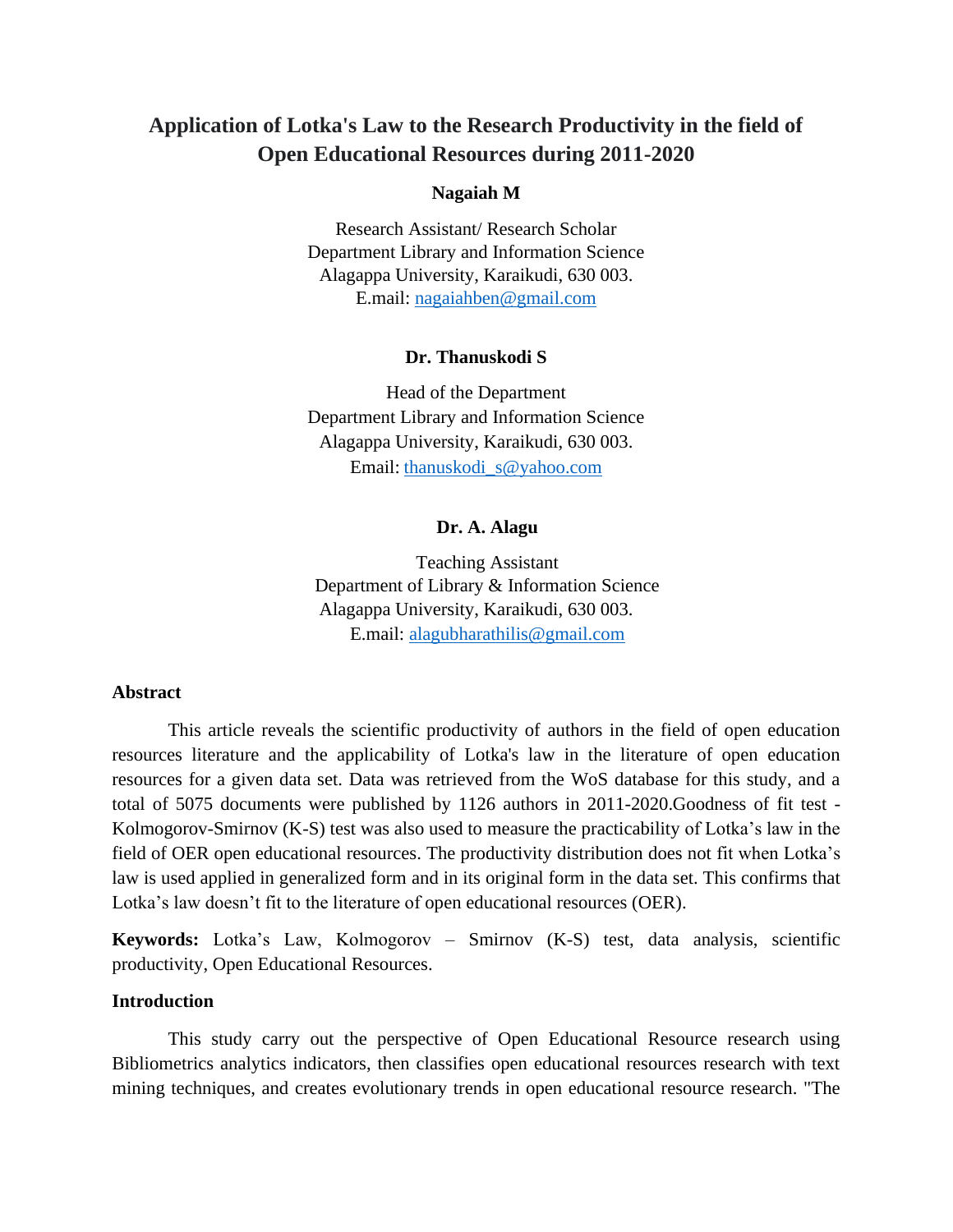merriam-webster.com/dictionary are definition of bibliometrics is the application of statistical methods to the study of bibliographic data How many publishing scientists know anything at all about citation networks bibliometrics, or even basic information retrieval?— Donald A. Windsor, Chemical & Engineering News, 18 Nov. 1974"

The statistical analysis of the scientific literature is an important part of bibliographic measurments, which deals with the applications of bibliometrics laws. The three bibliometrics laws are the Bradfords law, Lotka's law, and Zipf's law. One of the lotka's laws mainly used for the scientific productivity of authors.

In 1926, Alfred J. Lotka's law published his pioneering study Frequency distribution of scientific productivity determined from a decade index (1907–1916) of chemical contractions. Lotka concluded:

*"The number of authors making n contribution is about 1/n<sup>2</sup> of those making one; and the proportion of all contributors, that makes a single contribution, is about 60 percent."*

This study attempts to applicability of the Lotka's Law in Open Educational Resource scientific productivity that helps identify author in the literature published from 2011 to 2019. Lotka's Law (1926) stated that if the frequency distribution of scientific productivity is "possible, then different capable men will be interested in determining the area that contributes to the advancement of science by considering the first simple scale of production." Alfred J. Lotka's; (1926).

### **Review of Literature**

Several studies have been applied in which lotka's law seeks to take and apply different datasets of different subject domains. Thanuskodi, & Venkatalakshmi, (2010) has described a study focused on apply bibliometric analyses the performance of research output of scientist in the university of Tamil Nadu. Its examined area of research group, research department in universities to map the intellectual structure of research. Output of 501 records that were extracted from web of science was an online resources that combine are science citation Abstract, Social Science Citation Index, and Arts & Humanities citation index. In this study covered SCIE about 5900 journals, SCI covers about 3500, the SSCI 1700 and 3300 selectively , while the A & HCI covers more than 1100 approximately 7000 journals. The studied output in a specific field of knowledge, individual subject output, and author publication.

Alagu, & Thanuskodi, S. (2019) analyzed the publication methods as a whole depends on the literature, and examined the digital literacy research productivity during the period of 1992- 2011. The bibliographic data extracted from the web of science documents include 512 publications, and this data was analyzed using the Histcite software application. The most productive countries and the largest number of articles have been published in the form of total articles covering 512 entries. Maximum number of documents 126 Published in 2011. Adolescent and Adult Literacy Magazine is ranked first with 18 records.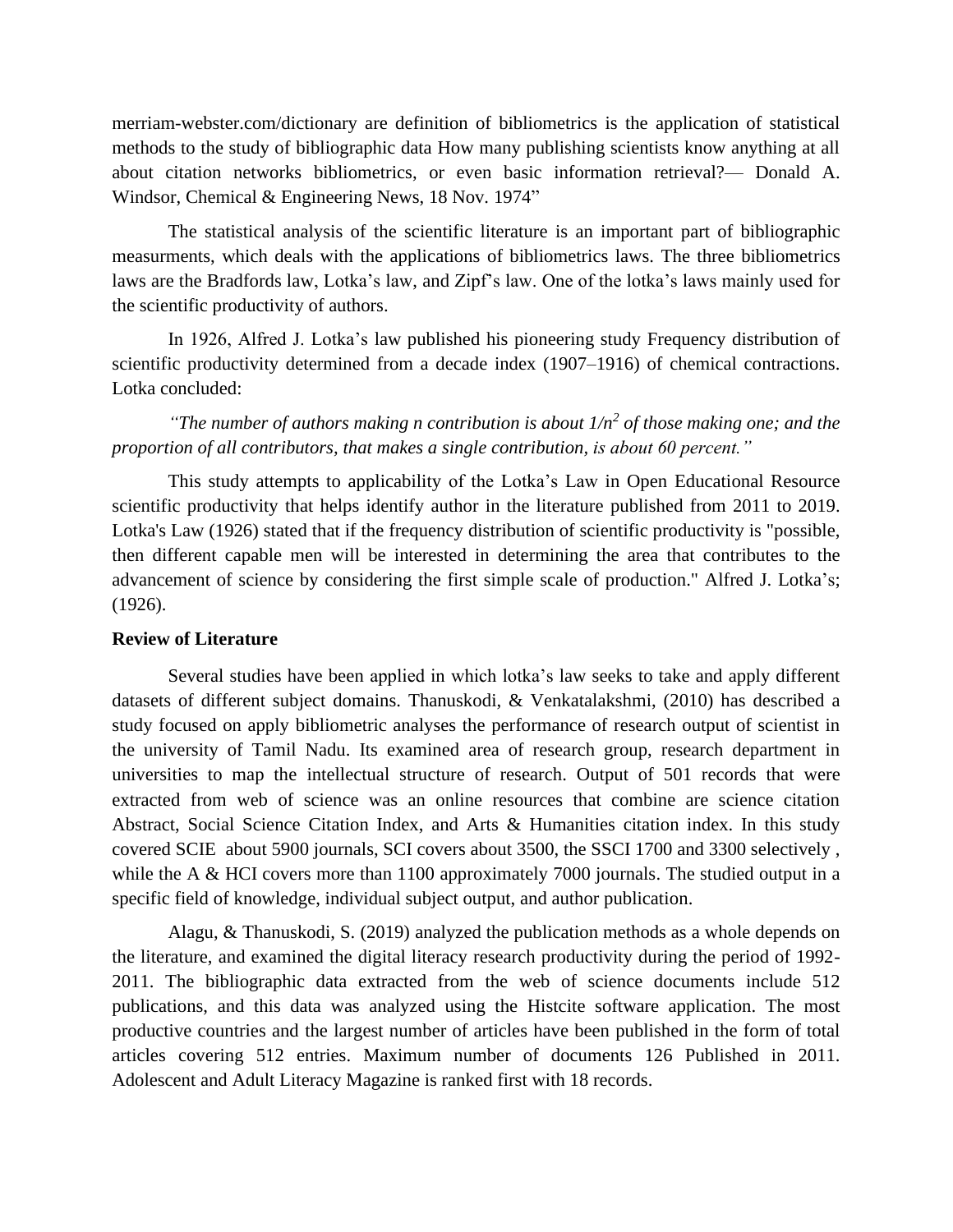Kumar & Senthilkumar (2019) applied Lotka's law in Astronomy & Astrophysics literature for a given data set to express the scientific productivity pattern of authors from India in the field of Astronomy & Astrophysics research. Data for the study was retrieved from WoS database which comprises a total of 6363 papers published by 2,719 authors during 2013-2017 in straight count of the authorship. Applicability of Lotka's Law was examined by Lotka's Inverse square method and general power method were used along with Chi-Square test and Kolmogorov-Smirnov (K-S) test were also used to test the viability of Lotka's Law in the same field of study. From this study they concluded that the productivity distribution didn't when Lotka's was applied to the given dataset and it lead to the confirmation that Lotka's law doesn't fit to the literature of Astronomy & Astrophysics.

Kherde (2020) Lotka's law of scientific prodictivity is attempted to apply in the domain of DESIDOC Journal of Library & Information Technology. Articles published since its first to 38th volume is taken for the study by author. Kalmogorov-Smirnov test (K-S) test is applied for the verification of the dataset. Using Lotka's law number of authors published single article is identified. In the same way contribution by the authors in publishing two, three, four and so on articles are identified. On analysing the data author concluded that the law does not fit to the collection of dataset.

SB & Batcha (2020) applied Lotka's law of the author's productivity in the field Thermodynamic between the year 2015 and 2019. The Goodness of fit test Kolmogorov–Smirnov (K-S) test was applied to the dataset of research in thermodynamics. The dataset for the study is derived from the 'Web of Science' in the form of plain text using the keyword 'Thermodynamics' OR 'Basics of heat and temperature'. From the findings they concluded that, in the field of thermodynamics, significance of Lotka's law is 0.003 implying that, Lotka's law is not applicable for this dataset. This study then identified the most productive author and journal from the dataset.

Ivanova, Grosseck, & Holotescu, C. (2020) In their study, the current research level, features of OER, tools used for the development of OERs , and analysis and learning analysis contributes to the formation, development and reuse of OER. Study methods was analyzed and used on dataset extraction from abstract and citation database Scopus, web of science and dimensions, bibliographic data processing and visualization of bibliometric built with VOS viewer and biblioshiny. The approach proposed in this study is also applied to the development of predictive models based on supervised machine learning methods such as linear regression and artificial neural networks. They are capable of predicting the future growth of scientific production over the area of OERs.

Rathika, Thanuskodi, & Sudhakar, (2020) studied of Lodka's law and the scientific productivity of marine pollution research was conducted with the aim of evaluating the development of marine pollution literature with a scientific approach published since 1989 and coded 2018 and Scopus multidisciplinary online database. Compliance with the law of the Lotka's tested with a Chi-square test to evaluate what was expected values and observed Values. The calculated Chi -square value (1787.57) was greater than the Chi-square value, which is 47.40 33 at the level of significance is 0.05. It was confirmed that the Lotka's law does not apply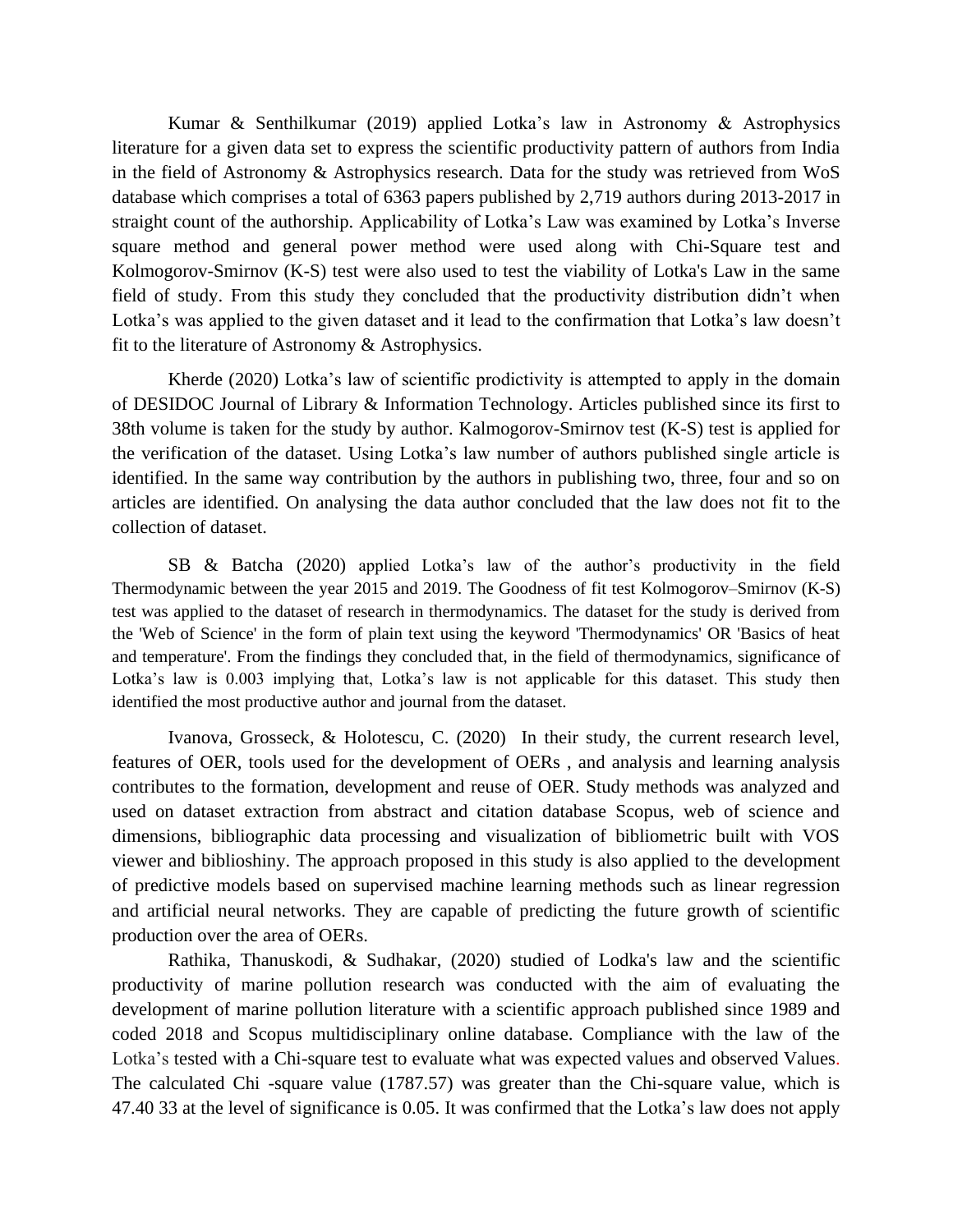to the literature on Marines Pollution. There are 2219 source headlines/magazines it also contributed to marine pollution research. The Marine Pollution bulletin issued by Elsevier Ltd. of England Top with 2961 (20.98%) publications. It was followed by the 2005 International Oil Spill Conference, IOSC 2005 Published by American Petroleum Company, and the USA with 662 (4.69%) releases. Overall Growth Rate Calculated Various scientific methods in the field of marine pollution have been growing significantly internationally in recent years. On the other hand, the growth rate of marine pollution in India was moderate.

### **Objective of study**

- 1. Exploring the scientific productivity of teachers in the field of open education resource literature.
- 2. To verify the Lotka's law in the field of open education resources in its general form and in Inverse Square.
- 3. To examine the validity of Lotka's law using the method of direct counting by the authors
- 4. To apply the non- parametric Kolmogorov-Smirnov (K-S) test, which is a 'Goodness-offit' parameter in accordance with Lotka's law.

### **Methodology and data sources**

In this study, we followed Pao (1985) discussion on the procedure to measure Lotka's Law .The data for this study was obtained in plain text format from 'Web of Science'. The term 'open education resources' is used to find data from the web of science database.'Topic' is metadata category used to retrieve data. Customize by year-month-date option; in this study selected for the period 2011-01-01 to 2020-12-31. A total of 1126 records are being analyzed. Data is analyzed and calculated with the help of histcite, and Microsoft Excel. The indicators used for data analysis and the Lotka's law are as follows. The lotka's formula for determine validity was conducted by the K-S goodness of fit test. The K-S goodness-of-fit test was conducted to determine the validity of Lotka's formula, when predicting publication productivity in "Open educational Resources".

### **Null Hypothesis:**

The null hypothesis represents the significant difference between the observed distribution and the theoretical distribution predicted by Lotka's law, and difference between the critical value and deviation value valid test contacted by K-S goodness of fit test.

• Lotka's inverse Square Law of scientific productivity fits OER selected dataset.

### **Lotka's law:-**

As an empirical law that describes the distribution of authors and papers, Lotka's law can be explained from various aspects. In the field of infometrics, Lotka's law refers to the distribution of authors over a period of time or within certain subject areas. From the perspective of anthropology, Lotka's law can be understood in the following statement, in the process of human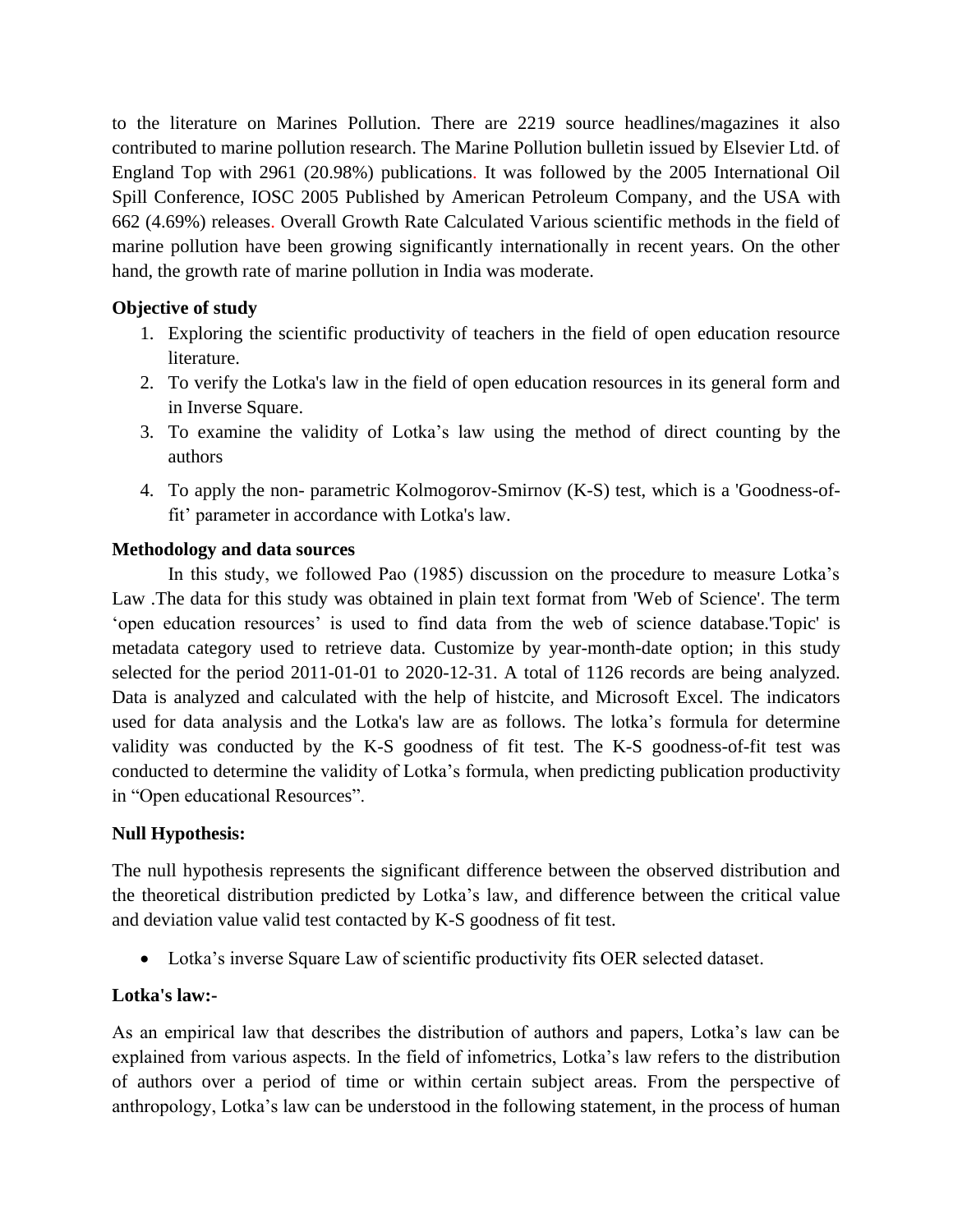development, and the contributions to human progress by different individuals with different personalities…" Merton considered such differences the Matthew's effect.

#### **Theoretical Framework**

Lotka's law can be represent in the following (equation no I).

 $x n *y = c$  ----------------------- (1)

X is the number of articles published (1, 2, 3...)

'Y' is the number of authors with frequency 'x' number of articles

'n' is an exponent that is constant for a given set of data 'c' a constant

When  $n=2$ , exponent n is used for the data set it's called 'inverse square law of scientific productivity'. In this case, the value of 'C would be a constant 0.06079'. The value of 'n' differs for different data sets. To calculate the f 'n' value in the study mentioned about, linear least square (LLS) method has been used. This method was defined by pao (1985). This can be calculated as. (Equation no II)

$$
N = \frac{N\sum xy - \sum x \sum y}{N\sum x^{2} - (\sum x)^{2}} \dots \dots \dots \dots \dots \dots \dots \dots \dots \dots \dots \dots \dots \tag{2}
$$

Where, 'x' is the number of publications; logarithm value, 'y' is the number of authors; its logarithm of 'y' value, and N' is the number of data pairs available for data analysis. The constant 'C' this can be calculated by the following equation - III

$$
C = \frac{1}{\sum 1/x^n} \quad \text{---} \quad \text{---} \quad (3)
$$

To examine the observed frequency pattern of the author's productivity suits the expected frequency pattern. 'Pao' advised applying the non-parametric Kolmogorov – Smirnov (K-S) goodness -of- fit test. To check it, the highest deviation between the observed cumulative relative frequency and expected cumulative relation frequencies needs to be considered and then compared it with the critical value (C.V.) which can be calculated by the following equation determined by Nicholls. (Equation no IV).

$$
C.V = \frac{n}{\sqrt{\sum y}} \quad \cdots \cdots \cdots \cdots \cdots \cdots \cdots \cdots \cdots \cdots \cdots \cdots \cdots (4)
$$

#### **Goodness-of Fit**

There are several goodness-of fit tests are available compatibility and validity of data. The goodness –of fit tools are the most frequently applied Kolmogorov – Smirnov (K-S) test and Chi Square test in Lotka's law. In this study, the K-S test is used to verify the law of the Lotka's law.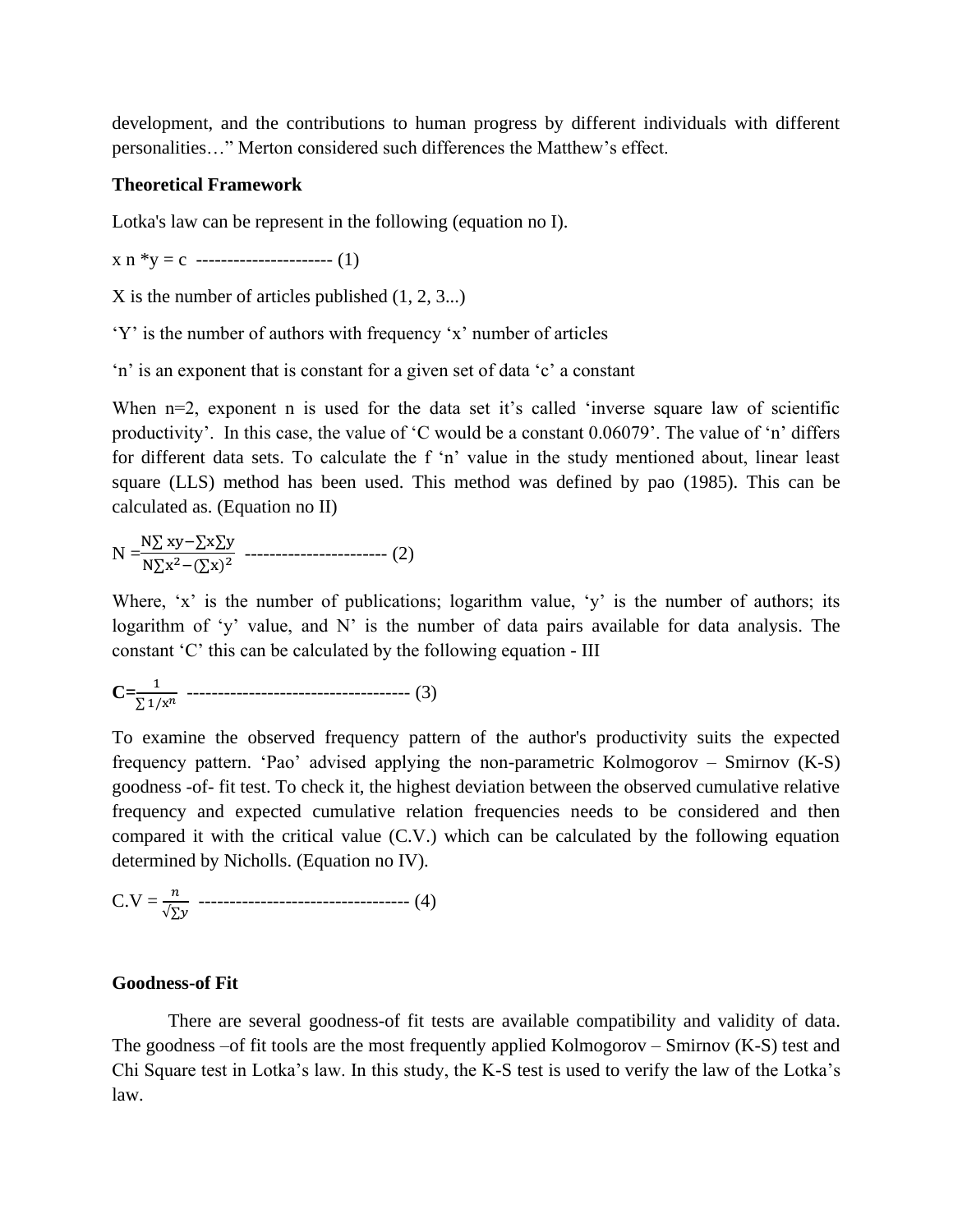### **K-S test**

The theoretical and observed cumulative frequency distribution of the authors at each level of cumulative frequency distribution is calculated by the K-S test. Its compare with the critical value calculated using equation –IV with maximum difference value in observed value. If the difference is less than the critical value, it is accepted otherwise null hypothesis rejected.

### **Data Analysis:**

This study describes the data analysis process used to solve the hypothesis. The procedure defined by pao (1985) has been followed to determine the extent to which lotka's law can be applied to predict productivity in the field of open education resources.

|                        |                |                 |                           | <b>Total Contribution</b> |
|------------------------|----------------|-----------------|---------------------------|---------------------------|
| <b>X</b> (Publication) | Y (Authors)    | Percentage of Y | <b>Total Contribution</b> | <b>Cumulative</b>         |
| 1                      | 197            | 17.49556        | 197                       | 197                       |
| $\overline{2}$         | 264            | 23.44583        | 528                       | 725                       |
| $\overline{3}$         | 220            | 19.53819        | 660                       | 1385                      |
| $\overline{4}$         | 147            | 13.05506        | 588                       | 1973                      |
| 5                      | 95             | 8.436945        | 475                       | 2448                      |
| 6                      | 58             | 5.150977        | 348                       | 2796                      |
| $\overline{7}$         | 48             | 4.262877        | 336                       | 3132                      |
| $8\,$                  | 27             | 2.397869        | 216                       | 3348                      |
| 9                      | 17             | 1.509769        | 153                       | 3501                      |
| 10                     | 10             | 0.888099        | 100                       | 3601                      |
| 11                     | 8              | 0.71048         | 88                        | 3689                      |
| 12                     | 10             | 0.888099        | 120                       | 3809                      |
| 13                     | 3              | 0.26643         | 39                        | 3848                      |
| 14                     | 3              | 0.26643         | 42                        | 3890                      |
| 15                     | $\overline{4}$ | 0.35524         | 60                        | 3950                      |
| 16                     | $\mathbf{1}$   | 0.08881         | 16                        | 3966                      |
| 18                     | $\mathbf{1}$   | 0.08881         | 18                        | 3984                      |
| 19                     | $\mathbf{1}$   | 0.08881         | 19                        | 4003                      |
| 20                     | $\mathbf{1}$   | 0.08881         | 20                        | 4023                      |
| 21                     | $\mathbf{1}$   | 0.08881         | 21                        | 4044                      |
| 22                     | $\overline{2}$ | 0.17762         | 44                        | 4088                      |
| 24                     | $\mathbf{1}$   | 0.08881         | 24                        | 4112                      |
| 25                     | $\mathbf{1}$   | 0.08881         | 25                        | 4137                      |
| 26                     | $\overline{2}$ | 0.17762         | 52                        | 4189                      |
| 28                     | $\mathbf{1}$   | 0.08881         | 28                        | 4217                      |

**Table 1: Frequency distribution of Research contributions**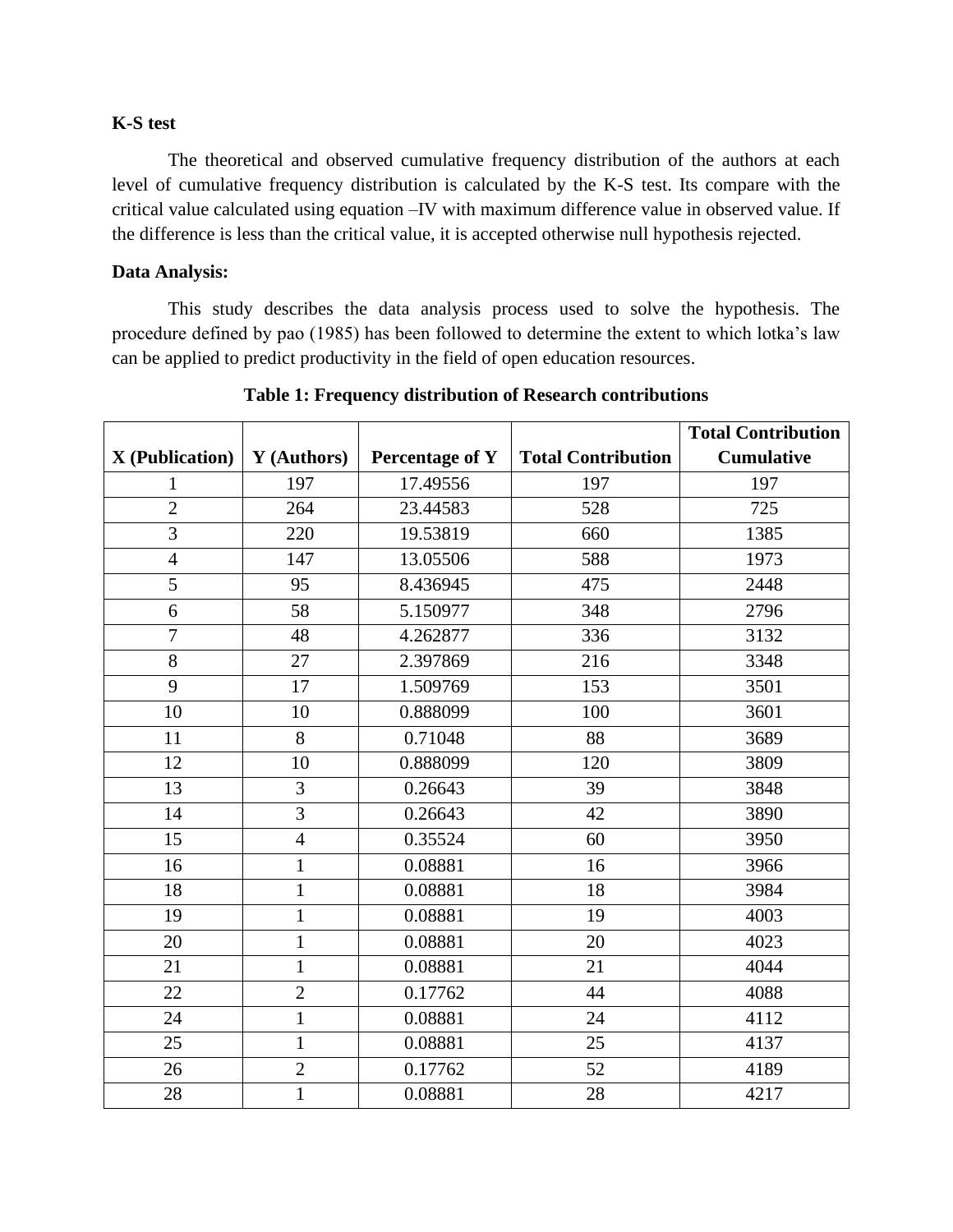| ົ<br>ے ر |      | 0.08881 |      | 4249 |
|----------|------|---------|------|------|
| 38       |      | 0.08881 | 38   | 4287 |
| 788      |      | 0.08881 | 788  | 5075 |
|          | 1126 |         | 5075 |      |

Table 1 shows the frequency distribution of authors' productivity in the field of open educational resource. Of the 6363 papers has been published by, **5075** authors, 197(17.49%) produced one article, 264 (23.45%) produced two articles, 220 (19.54%) produced three articles and so on.

### **Application of Lotka's law:-**

To determine the value of 'N', 'c' and c.v.:- The Lotka's law deals with the distribution frequency of authors productivity in a particular subject. In the present study, an attempt is being made to study the applicability of Lotka's law in the field of open educational resources. The following table is generated from data extracted from the Web of Science.

| $\mathbf{X}$   | y              | x log          | Y log            | xy log         | $x^2$    | x2       | $\mathbf{x}^{\wedge} \mathbf{n}$ | $1/x^n$ n |
|----------------|----------------|----------------|------------------|----------------|----------|----------|----------------------------------|-----------|
| 1              | 197            | $\overline{0}$ | 5.2832           | 0              | $\theta$ | $\theta$ | 1                                |           |
| $\overline{2}$ | 264            | 0.69315        | 5.57595          | 3.86495        | 0.48045  | 0.48045  | 2.57398                          | 0.3885    |
| 3              | 220            | 1.09861        | 5.39363          | 5.92551        | 1.20695  | 1.20695  | 4.475                            | 0.22346   |
| $\overline{4}$ | 147            | 1.38629        | 4.99043          | 6.91821        | 1.92181  | 1.92181  | 6.62537                          | 0.15094   |
| 5              | 95             | 1.60944        | 4.55388          | 7.32918        | 2.59029  | 2.59029  | 8.98246                          | 0.11133   |
| 6              | 58             | 1.79176        | 4.06044          | 7.27534        | 3.2104   | 3.2104   | 11.5186                          | 0.08682   |
| $\overline{7}$ | 48             | 1.94591        | 3.8712           | 7.53301        | 3.78657  | 3.78657  | 14.2139                          | 0.07035   |
| 8              | 27             | 2.07944        | 3.29584          | 6.8535         | 4.32408  | 4.32408  | 17.0535                          | 0.05864   |
| 9              | 17             | 2.19722        | 2.83321          | 6.22521        | 4.8278   | 4.8278   | 20.0257                          | 0.04994   |
| 10             | 10             | 2.30259        | 2.30259          | 5.3019         | 5.3019   | 5.3019   | 23.1206                          | 0.04325   |
| 11             | 8              | 2.3979         | 2.07944          | 4.98628        | 5.7499   | 5.7499   | 26.3305                          | 0.03798   |
| 12             | 10             | 2.48491        | 2.30259          | 5.72171        | 6.17476  | 6.17476  | 29.6485                          | 0.03373   |
| 13             | 3              | 2.56495        | 1.09861          | 2.81788        | 6.57897  | 6.57897  | 33.0688                          | 0.03024   |
| 14             | 3              | 2.63906        | 1.09861          | 2.8993         | 6.96462  | 6.96462  | 36.5863                          | 0.02733   |
| 15             | $\overline{4}$ | 2.70805        | 1.38629          | 3.75415        | 7.33354  | 7.33354  | 40.1965                          | 0.02488   |
| 16             | $\mathbf{1}$   | 2.77259        | $\overline{0}$   | $\overline{0}$ | 7.68725  | 7.68725  | 43.8955                          | 0.02278   |
| 18             | $\mathbf{1}$   | 2.89037        | $\overline{0}$   | $\overline{0}$ | 8.35425  | 8.35425  | 51.5456                          | 0.0194    |
| 19             | $\mathbf{1}$   | 2.94444        | $\overline{0}$   | $\overline{0}$ | 8.66972  | 8.66972  | 55.4907                          | 0.01802   |
| 20             | 1              | 2.99573        | $\overline{0}$   | $\overline{0}$ | 8.97441  | 8.97441  | 59.5121                          | 0.0168    |
| 21             | $\mathbf{1}$   | 3.04452        | $\boldsymbol{0}$ | $\overline{0}$ | 9.26912  | 9.26912  | 63.6073                          | 0.01572   |
| 22             | $\overline{2}$ | 3.09104        | 0.69315          | 2.14255        | 9.55454  | 9.55454  | 67.7742                          | 0.01475   |

**Table 2: Determining the value of 'n', 'C' and C.V**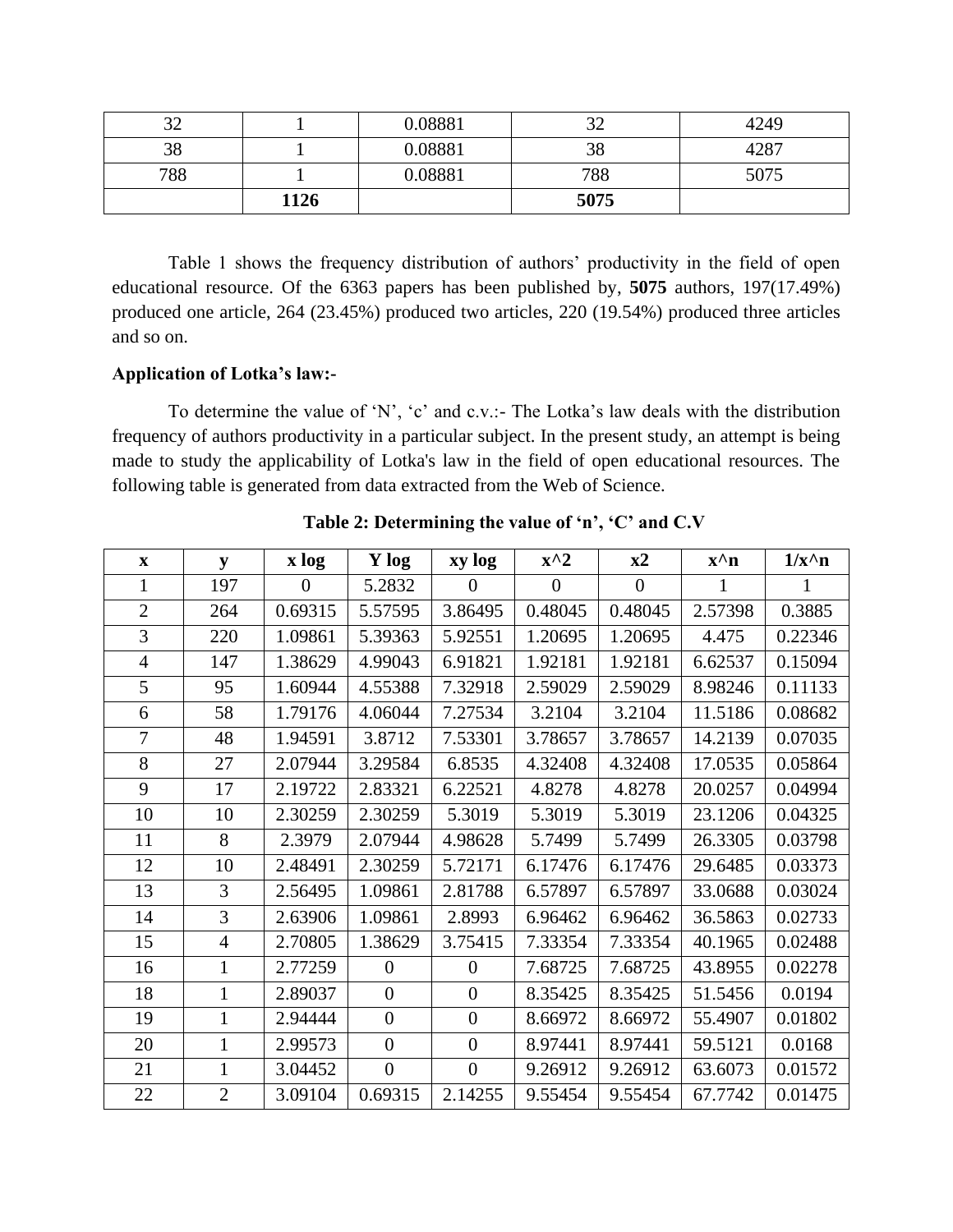| 24  |                | 3.17805 | $\theta$ |          | 10.1    | 10.1    | 76.3147 | 0.0131  |
|-----|----------------|---------|----------|----------|---------|---------|---------|---------|
| 25  |                | 3.21888 | 0        |          | 10.3612 | 10.3612 | 80.6845 | 0.01239 |
| 26  | $\overline{2}$ | 3.2581  | 0.69315  | 2.25834  | 10.6152 | 10.6152 | 85.1184 | 0.01175 |
| 28  |                | 3.3322  | $\theta$ |          | 11.1036 | 11.1036 | 94.1724 | 0.01062 |
| 32  |                | 3.46574 | $\theta$ | $\Omega$ | 12.0113 | 12.0113 | 112.986 | 0.00885 |
| 38  |                | 3.63759 | $\theta$ | $\Omega$ | 13.232  | 13.232  | 142.832 | 0.007   |
| 788 |                | 6.6695  | $\Omega$ | $\Omega$ | 44.4822 | 44.4822 | 8930.21 | 0.00011 |
|     | 1126           | 72.398  | 51.5122  | 81.807   | 224.867 | 224.867 | 10139.6 | 2.5087  |

 $=\frac{N\Sigma xy-\Sigma x\Sigma y}{N\Sigma^2}$  $N\Sigma x^2 - (\Sigma x)^2$ 

N= number of sets of data,  $x =$  logarithm of x, (i. e. number of publications) Y = logarithm of (y, i. e. number of authors)

 $=\frac{28(81.80702)-(72.39802)(51.51221)}{28(284.8668)\cdot (78.38833)^2}$ 

28 (224.8669)−(72.39802) 2

 $2290.596556 - 3729.382$ 

=<u>2290.596556 - 3729.362</u><br>6296.2732−5241.4732999204

 $=\frac{2290.596556 - 3729.382}{1054,7000}$ 

1054.7999

 $=\frac{-1438.785444}{1054,7000}$ 1054.7999

### **N = -1.364**

C.V = 
$$
\frac{n}{\sqrt{2}y}
$$
  
=  $\frac{-1.364}{\sqrt{1126}}$   
=  $\frac{-1.364}{33.55592}$ 

**C.v = -0.0406**

$$
C=\frac{1}{\sum 1/x^n}
$$

$$
=\frac{1}{2.508695}
$$

c= 0.39862

From the above mathematical calculation  $n=$ **1.364**,  $c=0.39862$ ,  $c.v. =$  **-0.0406**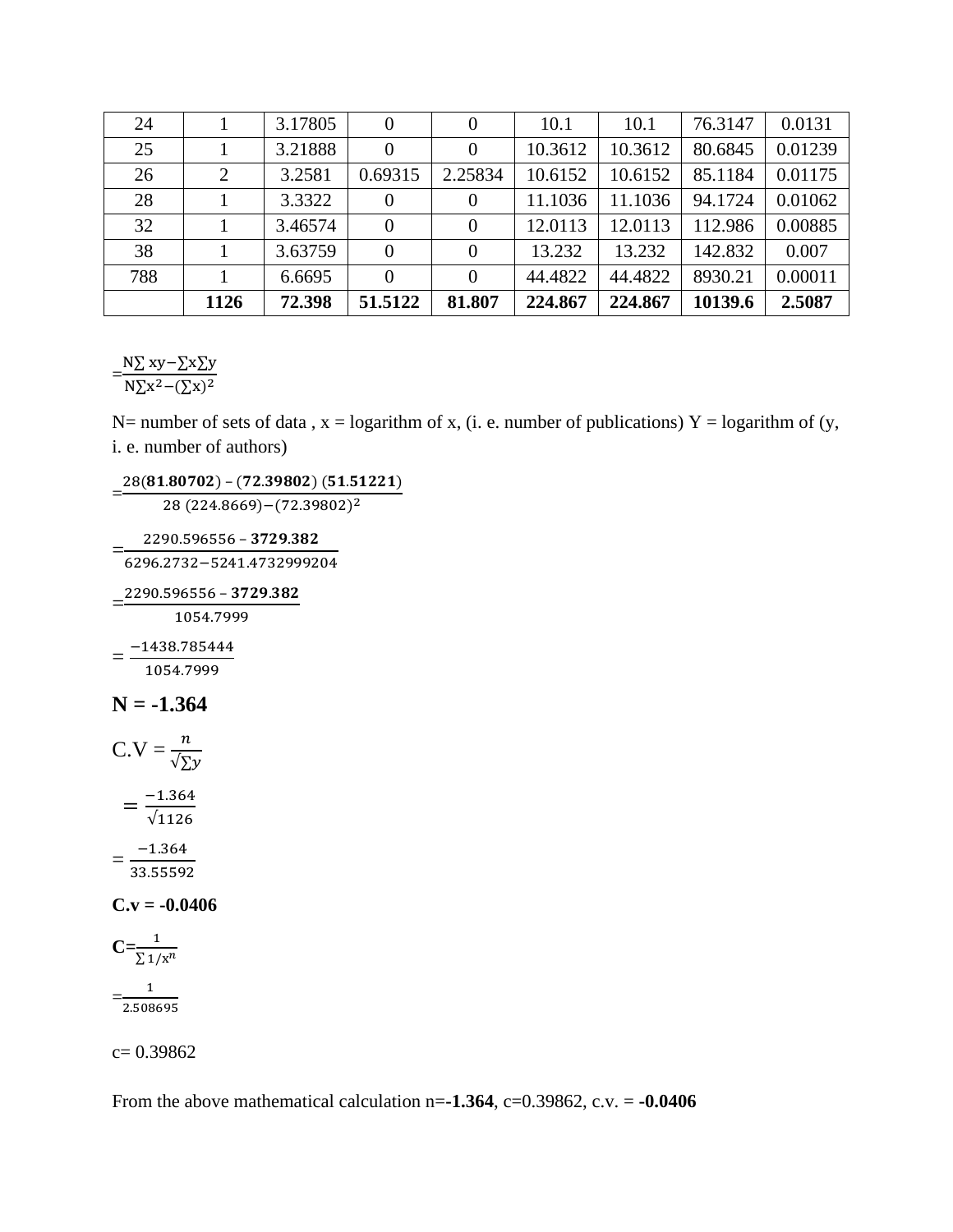

In this a plot graph where the frequency distribution categories are plotted. X is the number of papers and y is the number of authors publishing x papers. In compare to any common visual used to report on Lotka's Law, this visualization summarizes the data based on groups and add the element of colors to differentiate between the groups. In this case, we used ggplot2 to generate this bar plot.

|                    |             | <b>Observed Value</b>        |                     | <b>Expected Value</b> |                |                                    |
|--------------------|-------------|------------------------------|---------------------|-----------------------|----------------|------------------------------------|
| <b>Publication</b> | No. Authors | <b>Frequency</b>             | Cum. fo             | <b>Frequency</b>      | Cum.fe         | <b>Deviation</b>                   |
| $\mathbf{X}$       | y           | $f\circ (yx) = yx / \sum yx$ | $\sum f \circ (yx)$ | $f_{e(yx)} = C(1/xn)$ | $\sum f e(yx)$ | $\sum f \circ (yx) - \sum f e(yx)$ |
|                    | 197         | 0.174956                     | 0.174956            | 0.6234                | 0.6234         | $-0.4484444$                       |
| $\overline{2}$     | 264         | 0.234458                     | 0.409414            | 0.155782814           | 0.779182814    | $-0.369769$                        |
| 3                  | 220         | 0.195382                     | 0.604796            | 0.069236806           | 0.84841962     | $-0.2436239$                       |
| 4                  | 147         | 0.130551                     | 0.735346            | 0.038945704           | 0.887365324    | $-0.152019$                        |
| 5                  | 95          | 0.084369                     | 0.819716            | 0.02492525            | 0.912290574    | $-0.0925748$                       |
| 6                  | 58          | 0.05151                      | 0.871226            | 0.017309202           | 0.929599776    | $-0.0583742$                       |
| 7                  | 48          | 0.042629                     | 0.913854            | 0.012716964           | 0.94231674     | $-0.0284624$                       |
| 8                  | 27          | 0.023979                     | 0.937833            | 0.009736426           | 0.952053166    | $-0.0142201$                       |
| 9                  | 17          | 0.015098                     | 0.952931            | 0.007692978           | 0.959746144    | $-0.0068154$                       |
| 10                 | 10          | 0.008881                     | 0.961812            | 0.006231313           | 0.965977457    | $-0.0041657$                       |
| 11                 | 8           | 0.007105                     | 0.968917            | 0.005149845           | 0.971127302    | $-0.0022108$                       |
| 12                 | 10          | 0.008881                     | 0.977798            | 0.0043273             | 0.975454603    | 0.0023429                          |

**Table: 3 Kolnogorov – Smirnov (K-S) Test (n= -1.364, C= 0.39862, C.V= -0.0406)**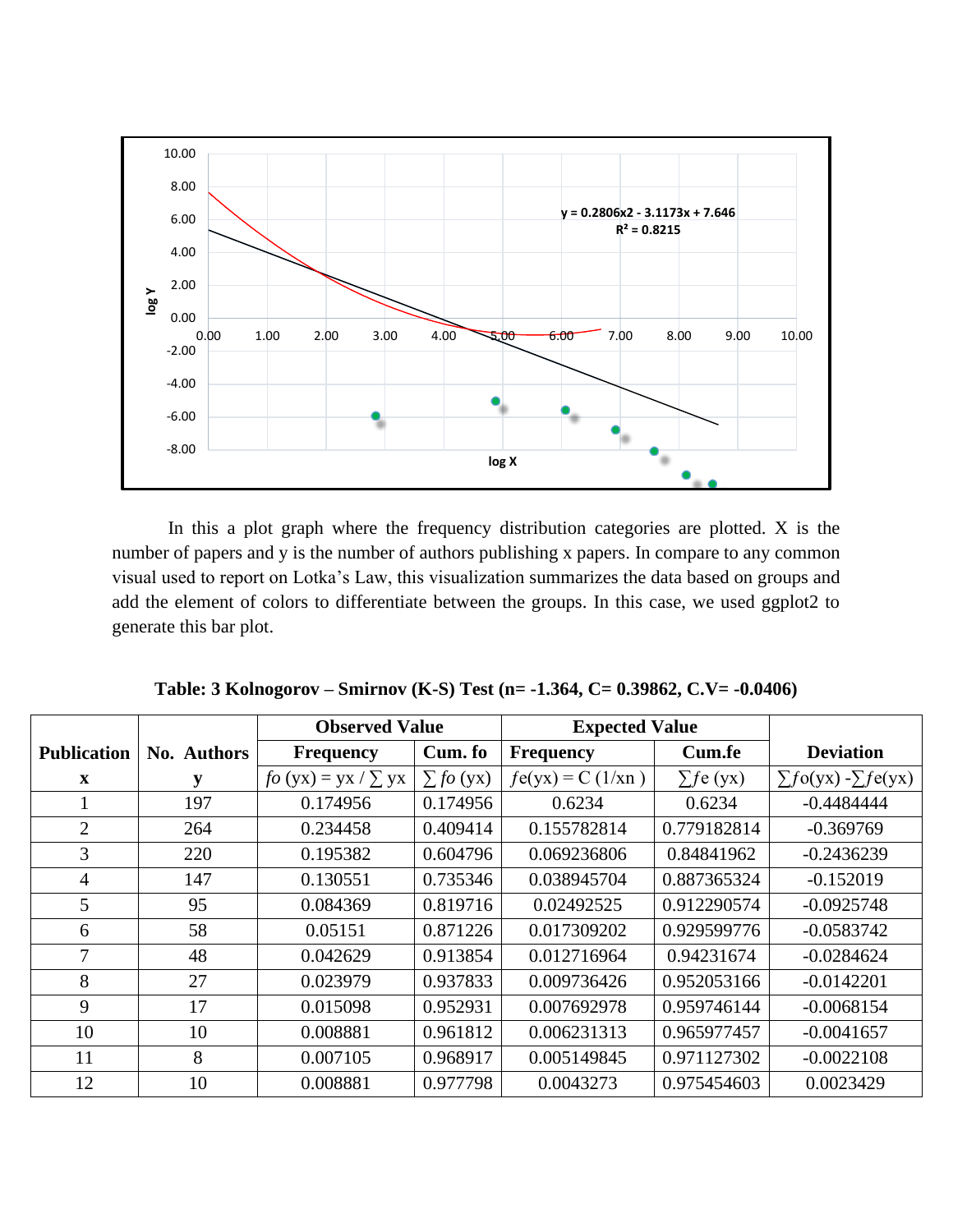| 13  | $\overline{3}$ | 0.002664 | 0.980462 | 0.003687167 | 0.97914177  | 0.00132        |
|-----|----------------|----------|----------|-------------|-------------|----------------|
| 14  | 3              | 0.002664 | 0.983126 | 0.003179241 | 0.982321011 | 0.0008051      |
| 15  | $\overline{4}$ | 0.003552 | 0.986679 | 0.002769472 | 0.985090483 | 0.001588       |
| 16  |                | 0.000888 | 0.987567 | 0.002434106 | 0.98752459  | 4.202E-05      |
| 18  | T              | 0.000888 | 0.988455 | 0.001923245 | 0.989447834 | $-0.0009931$   |
| 19  |                | 0.000888 | 0.989343 | 0.001726125 | 0.99117396  | $-0.0018312$   |
| 20  | $\mathbf{1}$   | 0.000888 | 0.990231 | 0.001557828 | 0.992731788 | $-0.0025009$   |
| 21  | 1              | 0.000888 | 0.991119 | 0.001412996 | 0.994144784 | $-0.0030258$   |
| 22  | $\overline{2}$ | 0.001776 | 0.992895 | 0.001287461 | 0.995432245 | $-0.002537$    |
| 24  |                | 0.000888 | 0.993783 | 0.001081825 | 0.99651407  | $-0.0027308$   |
| 25  | 1              | 0.000888 | 0.994671 | 0.00099701  | 0.99751108  | $-0.0028397$   |
| 26  | $\overline{2}$ | 0.001776 | 0.996448 | 0.000921792 | 0.998432872 | $-0.0019853$   |
| 28  | $\mathbf{1}$   | 0.000888 | 0.997336 | 0.00079481  | 0.999227682 | $-0.001892$    |
| 32  |                | 0.000888 | 0.998224 | 0.000608527 | 0.999836209 | $-0.0016124$   |
| 38  |                | 0.000888 | 0.999112 | 0.000431531 | 1.00026774  | $-0.0011558$   |
| 788 | $\mathbf{1}$   | 0.000888 | 1        | 1.00352E-06 | 1.000268744 | $-0.0002687$   |
|     | 1126           |          |          |             |             | $\overline{0}$ |

 $D = Max | F_0(X) - S_n(X) |$ 

Where  $Fo(X)$  is the cumulative frequency of expected value

 $Sn(X)$  is the cumulative frequency of observed value.

The K-S goodness – of –fit test is used to test the validity of Lotka's law on the observed frequency of authors compared to the expected frequency of authors' productivity. Looking at the thirteen columns in Table 3, the maximum deviation between the overall distributions was found to be  $D_{\text{max}} = 0.00132$  which is higher than the observed significant value, i.e. C.V. = -0.0406. Therefore, it can be confirmed that the K-S test reveals that the current data set does not confirm the applicability of Lotka's law in the field of open education resources (OER) research.

#### **Conclusion**

Lotka's law can scientifically solve the distribution of authors in scientific bibliometric. However, some problems arise in the scientific application of Lotka's law. In 1926 Alfred Lotka had put the law regarding the scientific productivity on the basis of the datasets taken from WoS. Lotka's law of the author's productivity is considered one of the classical laws of the bibliometric mathematically, this law can be expressed as a  $(n) = a (1)/n2$ . In this study, we followed Pao's modified methods, determine the goodness of fit with a set of observed values and value which is predicted theoretically. K-S test has been applied to verify the applicability of the Lotka's Law on the data set. The K-S test has that at the 0.01 level of significance the maximum difference of **0.00132** at the critical value of (**-0.0406)**, which is higher than the critical value. Therefore, the K-S tests rejected the null hypothesis these data not fit modified Lotka's law. To conclude from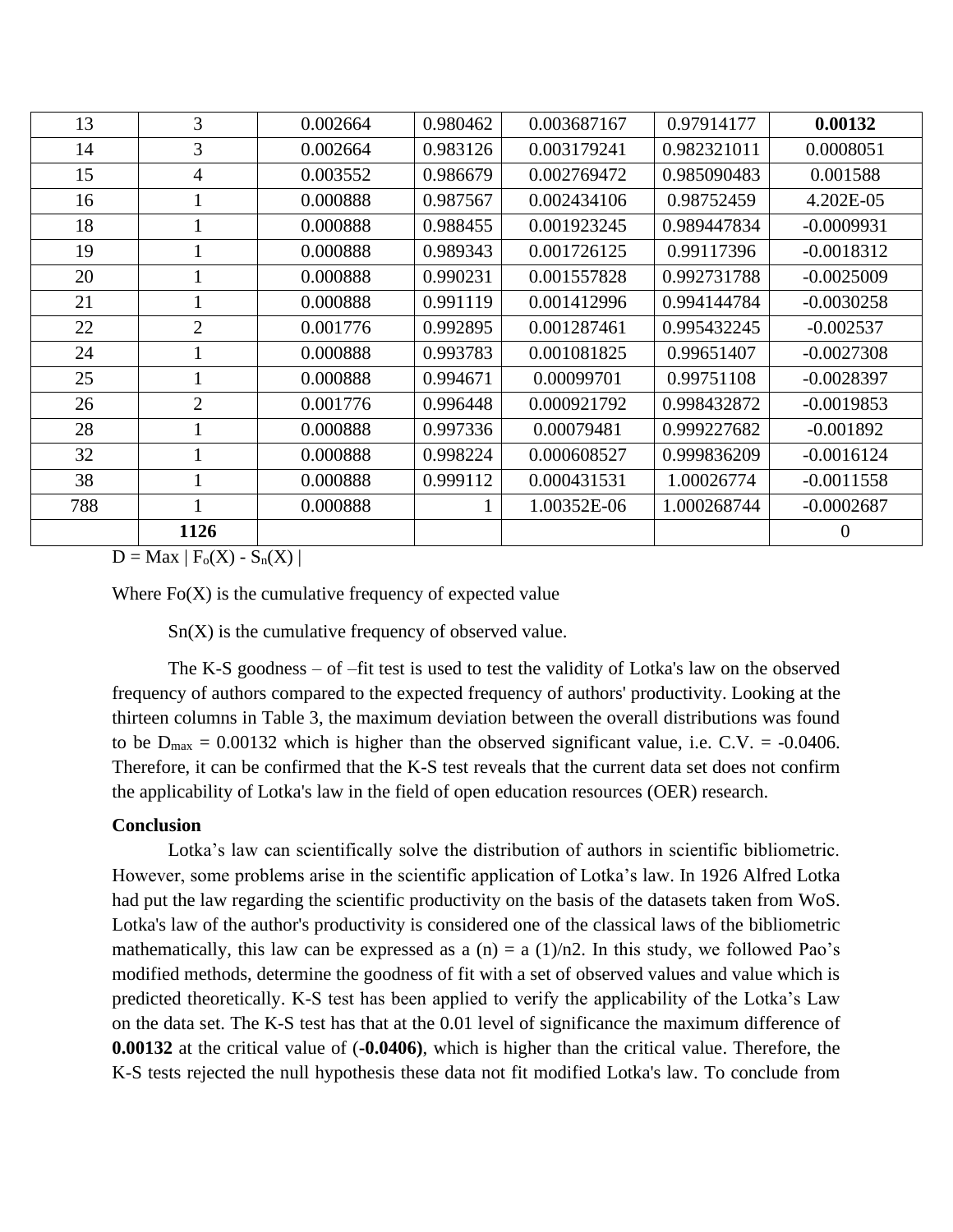the studied data set that Lotka's Law of scientific productivity rules doesn't fit to the open educational resources research literature.

#### **References**

- Alagu,A.,&Thanuskodi,S.(2019).Bibliometric analysis of digital Literacy research output: A global perspective. Library Philosophy and Practice,1-19.
- Ayyanar,K.,&Alagu,A.(2020).Growth and Authorship Pattern of Norovirus Research Output: A Scientometric Study. Handbook of Metric Studies for Library and Information Science Schplars, 70-81.
- Friedman,A(2015). The power of Lotka's law through the eyes of R.Romanian Statistical Review,2(63),69-77
- Ivanova,M.,Grosseck,G.,&holotescu, C.(2020).Analyis and Modeling the Domain of Open Educational Resources From Learning Analytics Perspective. eLearning &Software for Education, 3.
- Kherde, M. R. (2020). Applicability of Inverse Square Law of Scientific Productivity in DESIDOC Journal of Library & Information Technology. *Library Philosophy and Practice*, 1-8.
- Kumar, S., & Senthilkumar, R. (2019). Applicability of Lotka's law in astronomy & astrophysics research of India. *Library Philosophy and Practice*, 1-13.
- Merriam- Webster.(n.d.).Bibliometrics.In Merriam Webster.com dictionary. Retrieved July 13,2021,from [https://www.merriam-webster.com/dictionary/bibliometrics.](https://www.merriam-webster.com/dictionary/bibliometrics)
- Naheem,K.T.,Sivaraman,P.,&Saravanan,G.(2019).Application of Lotka's Law in Parasitology research output of India.Library Philosophy and Practice, NA-NA.
- Nicholls,P.T.(1985)Empirical validation of Lotka's law .Information Processing & Management,22(5),417-419.
- Nicholls,P.T.(1986)Bibliometric Modeling processes and empirical validaty of Lotka's law .Journal of American Society for Information Science, 40(6),379-385.
- Pao,M.L.(1985)Lotka's Law: a testing Procedure. In: Information processing & Management,21(4),305-320
- Rathika, N., Thanuskodi,S.,& Sundhakar,K.(2020).Lotka's law and the pattern of scientific productivity in the marine pollution research. International Journal on Emerging Technologies,11(2),332-341.
- SB, C., & Batcha M, S. (2020). Application of Lotka's Law to the research productivity in the field of Thermodynamics during 2015-2019.